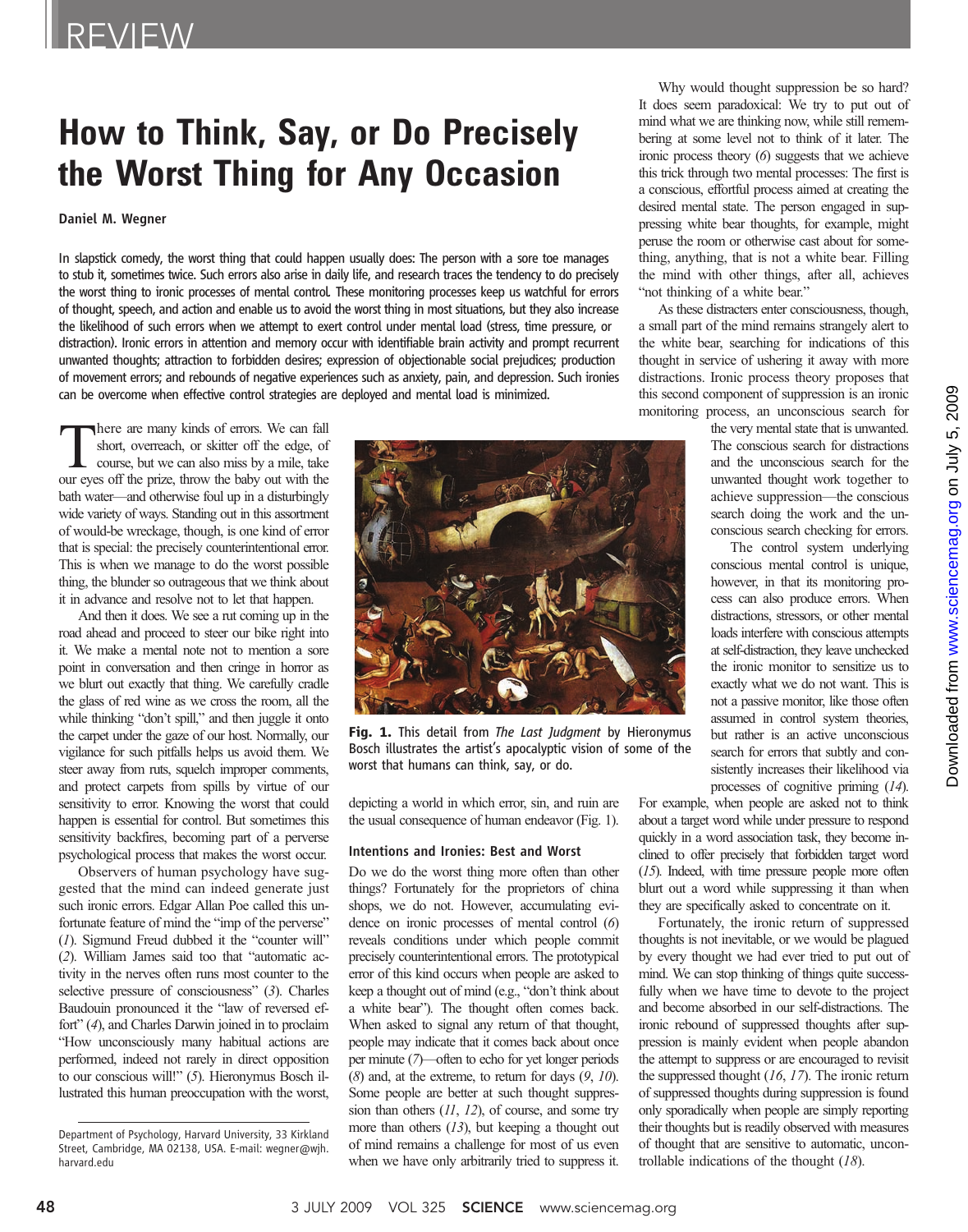For example, when people are asked to name the colors in which words are displayed and encounter a word they have been asked not to think about, they name the word's color more slowly apparently because their attention is rapidly drawn to the word's meaning and so interferes with colornaming (15, 19). Such automatic attention to suppressed thoughts surfaces in color-naming when people are under mental load (such as holding a five-digit number in mind) and can be found as an effect of load in many paradigms (20, 21). Colornaming research reveals, though, that ironic monitoring processes are not limited only to suppression; they also occur during intentional concentration. People intentionally concentrating on particular words under load show slowed color-naming for words that are not concentration targets because these nontargets now pop more easily to mind (19). Perhaps this is why concentrating under pressure, such as during last-minute studying, seems to accentuate the clarity of every stray noise within earshot.

The ironic monitoring process also influences memory. Memories we try to forget can be more easily remembered because of the ironic results of our efforts, but they do this mainly when mental loads undermine conscious attempts to avoid the memories (22, 23). People attempting to forget many items at once can do so with some success (24, 25), perhaps because monitoring multiple control projects dilutes ironic monitoring effects (26). Functional magnetic resonance imaging studies show a similar disparity in brain activity: People trying to forget many targets show a suite of changes in brain activity associated with forgetting (27), whereas those trying not to think of a single target show specific monitoring-related activity of the anterior cingulate and dorsolateral prefrontal cortex (28, 29). The brain regions subserving ironic and intentional processes are differentiable when people do targeted mental control tasks.

#### Taboos and Faux Pas: Worst Thoughts and Utterances

Ironic lapses of mental control often appear when we attempt to be socially desirable, as when we try to keep our minds out of the gutter. People instructed to stop thinking of sex, for example, show greater arousal (as gauged by finger skin conductance) than do those asked to stop thinking about a neutral topic. Indeed, levels of arousal are inflated during the suppression of sex thoughts to the same degree that they inflate during attempts to concentrate on such thoughts (8). In research on sexual arousal per se, male participants instructed to inhibit erections as they watched erotic films found it harder than they had hoped, so to speak—particularly if they imbibed a mental load in the form of a couple of alcoholic drinks (30). Ironic effects also may underlie the tendency of homophobic males to show exaggerated sexual arousal to homoerotic pictures (31).

The causal role of forbidden desires in ironic effects is clear in experimental research on the effects of imposed secrecy (32). People randomly paired to play "footsie" under the table in

a laboratory study reported greater subsequent attraction to their assigned partner when they had been asked to keep their contact secret from others at the table, and survey respondents revealed similar effects of tainted love: a greater desire for past romantic partners with whom relationships had first started in secret (33). This desire seems to arise as an ironic emotional effect of suppression: People who are asked not to think about a specific old flame show greater psychophysiological arousal than do others when later allowed to think about that relationship (34).

Like forbidden romance, other occasions for social deception are a fertile source of ironic effects. People admonished to keep an item private in conversation, for example, become more likely to mention it; speakers asked to keep a target hidden from an addressee more often leaked its identity by making inadvertent reference to it—for example, describing the target in Fig. 2 as a "small triangle" and thereby revealing that the occluded object was a larger one (35). Interviewees with eating disorders who role-played not having a disorder for the interviewer also showed ironic effects. During the interview, they reported intrusive thoughts of eating and revealed preoccupation with the topic by rating the interviewer, too, as the likely victim of an eating disorder (36).

Another challenge for mental control is keeping a lid on our social prejudices. There is substantial evidence that racism, sexism, homophobia, and other prejudices can be expressed automatically after all, even when we try to control them (37, 38). But the ironic process theory holds that unconscious urges to express such prejudices will be especially insistent when we try to control them under load. This possibility was initially documented in research that asked British participants to suppress their stereotypes of skinheads (white supremacists) and found that such stereotypes then rebounded—even leading experimental participants to sit far away from a skinhead in a waiting room



Fig. 2. Speaker who is asked to describe the mutually visible target becomes more likely to mention a clue to the hidden target that is irrelevant to the addressee (e.g., saying "small triangle" rather than "triangle") when instructed to conceal the identity of the target from the addressee. [Adapted from (35)]

(39). Ironic effects have since surfaced showing that expressions of prejudice against racial, ethnic, national, and gender groups are often prompted by attempts to be "politically correct" under mental load (40–42). The desire to be fair and unprejudiced, exercised in haste or distraction, can engender surprising levels of bias and prejudice.

### Yips and Worries: Worst Movements and Emotions

Pressures to avoid the worst are not always a matter of doing what is socially desirable—they can arise in attempts to achieve self-imposed goals as well. The desire to succeed at a task defines the worst thing that could happen in that situation as failure at this task. So, when people grasp a string with a weight attached and try to keep this pendulum from swinging in one direction, they often find that the pendulum swings in just the way they hope to avoid  $(43)$ . And, as predicted by ironic process theory, the pendulum is even more likely to swing in the unwanted direction when its holder is distracted by counting backward from 1000 by threes (Fig. 3).

Sports psychologists and coaches are familiar with ironic movement errors, counterintentional movements induced by the very desire to prevent them. Former major league baseball players Chuck Knoblauch, Steve Blass, and Rick Ankiel were famed for sporadic wild throws as well as for the desire to avoid them, Ankiel even calling his chronic error "the Creature" (44). In golf putting, the ironic tendency has a name (the "yips"), and golfers who are instructed to avoid a particular error (e.g., "don't overshoot") indeed make it more often when under load (43, 45). Eye-tracking cameras reveal that soccer players who are instructed to avoid kicking a penalty shot to a particular part of the goal more often direct their gaze to the very area to be avoided (46). Perhaps the common sensation we get as we look over a precipice—that we are teetering toward the edge—is an accurate perception of our subtle ironic movements. (It may be best when poised at the brink, by the way, not to count backward from 1000 by threes.)

Worries and fears are also fertile ground for ironic effects. Unwanted emotions associated with thoughts not only provide a reason to avoid those thoughts but also prompt an unwanted emotional punch when the thoughts return. Emotions we put out of mind are experienced with unusual intensity when the emotional thoughts recur after suppression (19, 34, 47). Depressed mood is especially recalcitrant, recurring after suppression when reminders, negative events, or increased mental loads are encountered (48). And when anxious thoughts are suppressed under mental load, their return can rekindle anxiety with particular vigor (49).

Worry about falling asleep yields similar ironic effects: People urged to fall asleep as quickly as possible, but who are also given a mental load (in the form of Sousa march music), are particularly likely then to have trouble sleeping (50). The common observation that dreams center on unpleasant and emotionally disturbing topics makes